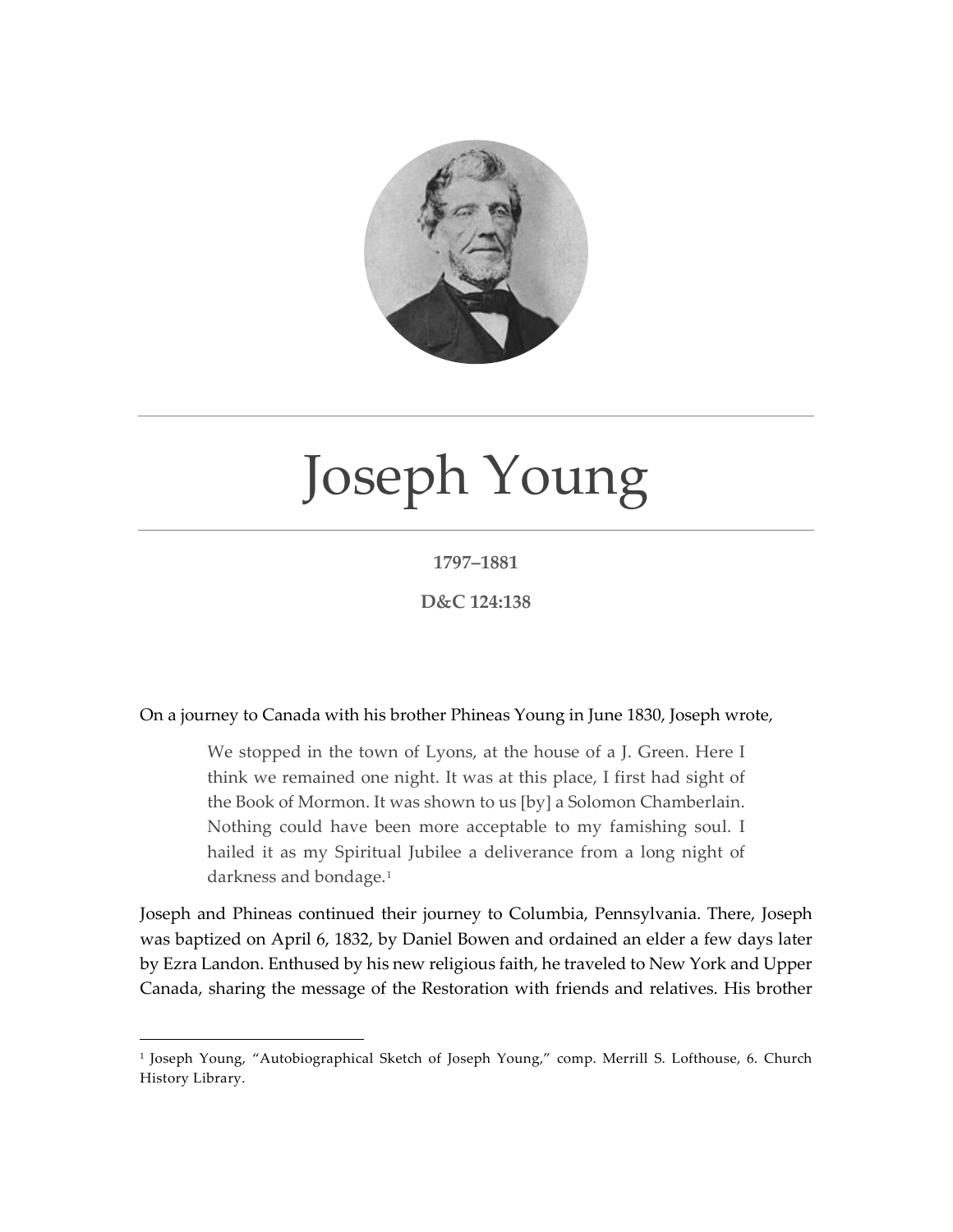John Young listened to his Restoration message and said, "Joseph, you have received a new doctrine, and another spirit from what you have had heretofore, and I fear it is a delusion; for the scriptures say that many false spirits have gone out into the world, and this is one of them."[2](#page-1-0)

## As Joseph pondered his words,

My spirit sunk within me; and darkness profound gathered thick like a cloud, covering my mind and spirit so densely, that I was in great mental agony. However I did [not] remain long in this sad condition, for I prayed earnestly to the Lord for deliverance, and it came as suddenly as if I had been led from a dungeon, into the sunlight of heaven.<sup>[3](#page-1-1)</sup>

As for his brother John, he suddenly had a severe pain in his head. He "threw himself on the hearth … wrestling under excruceeding [*sic*] agonies." He said, "Joseph, you profess to have the priesthood of an institution that heals the sick. If you have received such a gift as that, I wish you would lay your hands on me." Joseph blessed him and later wrote, "My prayer was heard in a moment or two and he was perfectly healed."<sup>[4](#page-1-2)</sup> Within six months, Joseph baptized his brother John.

By 1832 Joseph had moved on to Kirtland. Two years later, while debating whether to join Zion's Camp, the Prophet Joseph Smith promised him that if he joined the camp "not a hair of his head would be hurt."<sup>[5](#page-1-3)</sup> Of that march, Joseph wrote, "I never went through a more severe trial of my faith. It was as much as we all could bear. We walked one hundred miles in three days in the hottest weather."[6](#page-1-4)

In February 1835 the Prophet Joseph said to him, "Brother Joseph, the Lord has made you president of the Seventies."[7](#page-1-5) For the next forty-six years, Joseph Young presided as the senior president of the Seven Presidents of the Seventy.

One of his first actions as a president was to help the poor Saints move from Ohio to Missouri. At Haun's Mill, Missouri, Joseph witnessed a massacre. He and his family fled from further atrocities to Quincy, Illinois. By 1840 they were residing in Commerce (later Nauvoo). On February 10, 1846, they departed from Nauvoo. Joseph's wife penned,

<span id="page-1-0"></span><sup>2</sup> Young, "Autobiographical Sketch of Joseph Young," 9.

<span id="page-1-1"></span><sup>3</sup> Young, "Autobiographical Sketch of Joseph Young," 9–10.

<span id="page-1-2"></span><sup>4</sup> Young, "Autobiographical Sketch of Joseph Young,"10–12.

<span id="page-1-3"></span><sup>5</sup> James L. Bradley, *Zion's Camp 1834: Prelude to the Civil War* (Logan, UT: James L Bradley, 1990), 26.

<span id="page-1-4"></span><sup>6</sup> Lucille Young Nelson, "Joseph Young," 107. Church History Library.

<span id="page-1-5"></span><sup>7</sup> Smith, *History of the Church*, 2:181.